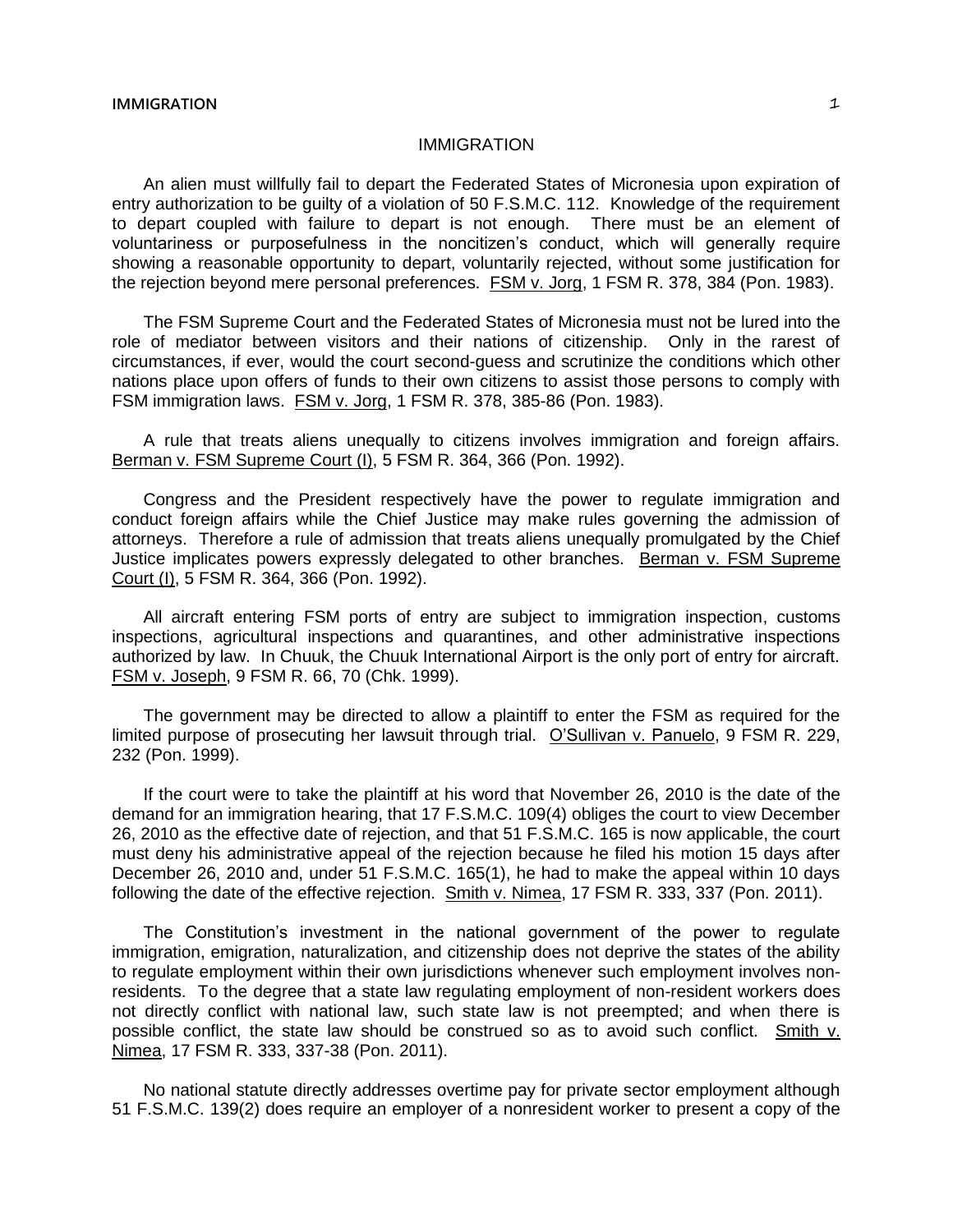worker's contract, which must contain certain information including a wage scale for regular and overtime work, before approval of the nonresident worker's entry to the FSM. Villarena v. Abello-Alfonso, 18 FSM R. 100, 102 & n.1 (Pon. 2011).

U.S. citizens, like all other non-citizens, must hold a valid passport at the time of entry into the FSM. A valid passport means a passport that is valid for a period of not less than 120 beyond the date of entry. Harden v. Continental Air Lines, Inc., 18 FSM R. 141, 145 (Pon. 2012).

Absent any express regulatory or statutorily established exceptions, the FSM Immigration Regulations and Title 50, F.S.M.C., as amended, control the FSM entry requirements for all non-citizens, including U.S. citizens, regardless of whether they are habitual residents and/or spouses of FSM citizens. Harden v. Continental Air Lines, Inc., 18 FSM R. 141, 145 (Pon. 2012).

No express statutory language declares that habitual residents, as provided under 50 F.S.M.C. 104(2), have an exemption from complying with Part 2.2 of the FSM Immigration Regulations since Part 2.2 does not contradict 50 F.S.M.C. 104(2). The statutory and regulatory provisions' plain meaning is that for a habitual resident there is no exception to Part 2.2's application. Harden v. Continental Air Lines, Inc., 18 FSM R. 141, 146 (Pon. 2012).

The grant of an entry permit to any non-citizen spouse is specifically authorized on a showing of being an FSM citizen's lawful spouse. A non-citizen spouse can invoke this specific statutory grant when applying to the government for an entry permit, but an FSM citizen's U.S. citizen lawful spouse is not exempted from the passport validity requirements under Part 2.2 of the Regulations. Harden v. Continental Air Lines, Inc., 18 FSM R. 141, 146 (Pon. 2012).

The statutory and regulatory provisions dealing with entry permits, habitual residents, and spouses of FSM citizens, are independent of Part 2.2 of the FSM Immigration Regulations and do not provide an exception to the regulations' passport validity requirements. Harden v. Continental Air Lines, Inc., 18 FSM R. 141, 147 (Pon. 2012).

Unless statutory or regulatory amendments mandate otherwise, "non-citizens" include U.S. citizens and do not except habitual residents or U.S. citizen spouses of FSM citizens. Since there are no exceptions to the 120-day passport validity requirement under the regulations and Title 50 of the F.S.M.C., as amended, no non-citizen, including U.S. citizens who are habitual residents or spouses of FSM citizens are exempt from the operational reach of Part 2.2 of the FSM Immigration Regulations. Harden v. Continental Air Lines, Inc., 18 FSM R. 141, 147 (Pon. 2012).

Sea vessels and aircraft arriving in the FSM must compensate the FSM Treasury for the actual costs of overtime that immigration officials accrue clearing sea vessels and aircraft into the FSM. These costs must be 1) associated with the arrival of sea vessels and aircraft into the FSM; 2) actual; 3) originate in the official duties of immigration officers carrying out Title 50's requirements; and 4) accrue outside immigration officers' normal working hours. "Actual hours worked" will always correlate with hours that have already been worked or performed and the FSM Treasurer will not be compensated for subjective or imputed work. Esiel v. FSM Dep't of Fin., 19 FSM R. 72, 77 (Pon. 2013).

Reading 52 F.S.M.C. 164(3) and 50 F.S.M.C. 115, jointly in order to ensure that the FSM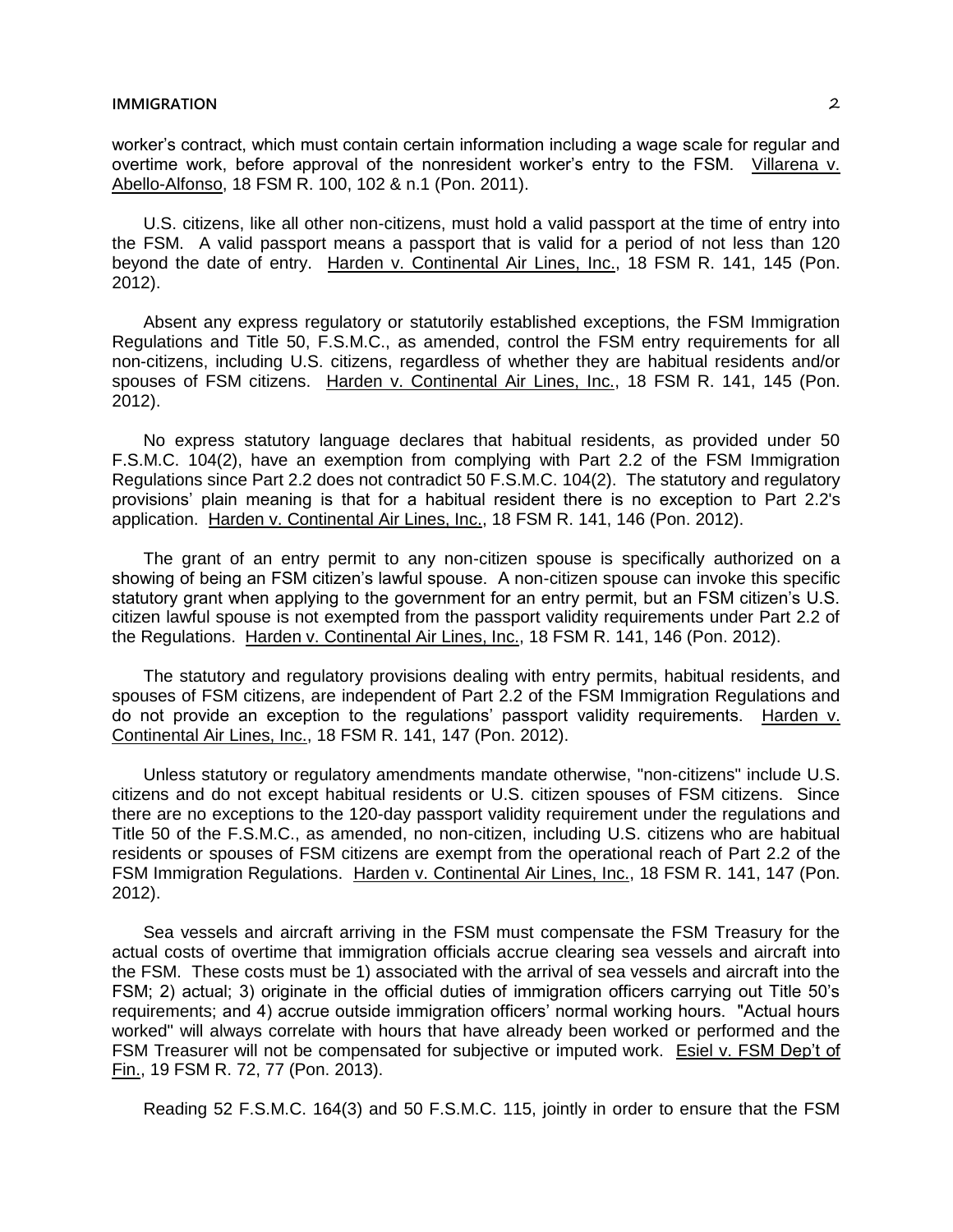## **IMMIGRATION** 3

Treasurer is compensated for all actual overtime expenses, the cost of overtime compensation allotted to employees under § 164(3) must equal the compensation the treasury receives under the second part of § 115, and as the treasury is compensated only for actual hours worked, it is clear that the treasury may remunerate employees only for actual hours worked. Esiel v. FSM Dep't of Fin., 19 FSM R. 72, 77 (Pon. 2013).

Passage by Vietnamese through the FSM territorial waters was not innocent and therefore unlawful when it was for the purpose of illegal sea cucumber harvesting, and thus it provides a sufficient factual basis for a guilty plea to entry without a permit. FSM v. Bui Van Cua, 20 FSM R. 588, 590-91 (Pon. 2016).

Congress has the sole authority to regulate immigration, and it exercised this power by enacting Title 50, chapter 1 of the FSM Code. Macayon v. FSM, 22 FSM R. 544, 551 (Chk. 2020).

The Immigration Act authorizes the President to issue immigration regulations that are consistent with the immigration statute. Macayon v. FSM, 22 FSM R. 544, 551 (Chk. 2020).

The court only becomes involved with an immigration matter when it has to determine if a challenged executive action or omission is consistent with immigration law, procedure, and the Constitution. Macayon v. FSM, 22 FSM R. 544, 551 (Chk. 2020).

A person aggrieved by a decision of the Division of Immigration and Labor is entitled, first to an informal hearing before the officer in charge of the local immigration office, and then, if still aggrieved by that officer's decision, to appeal to a hearing before a committee consisting of the Chief of Immigration, or, in the event of a conflict of interest on the Chief's part, his designee, the Secretary of the Department of Justice or his designee, and a representative of the Department of Foreign Affairs. Macayon v. FSM, 22 FSM R. 544, 551 (Chk. 2020).

An immigration appeal committee's decision constitutes the final agency action for the purposes of title 17 of the FSM Code, and under Title 17, a person adversely affected or aggrieved by agency action is entitled to judicial review thereof in the FSM Supreme Court, except to the extent that statutes explicitly limit judicial review, but no statute explicitly limits judicial review of a 50 F.S.M.C. 116(2) final action. Macayon v. FSM, 22 FSM R. 544, 551 (Chk. 2020).

Once a final immigration agency action is properly before the court, the court can conduct a *de novo* trial of the matter and receive in evidence any or all of the record from the administrative hearing that is stipulated to by the parties, and to the extent necessary for the decision and when presented, the court can decide all relevant questions of law and fact, interpret constitutional and statutory provisions, and determine the meaning or applicability of the terms of an agency action. Macayon v. FSM, 22 FSM R. 544, 551 (Chk. 2020).

Under Rule 56, unless a court, viewing the facts and inferences in the light most favorable to the nonmoving party, finds that there is no genuine issue of material fact and that the moving party is entitled to judgment as a matter of law, the court must deny a motion for summary judgment. Macayon v. FSM, 22 FSM R. 544, 551-52 (Chk. 2020).

The FSM is not required to permit a person's entry into or continued presence in the FSM just because a state government has granted that person a foreign investment permit. Only the national government (Congress) may regulate immigration even though the state governments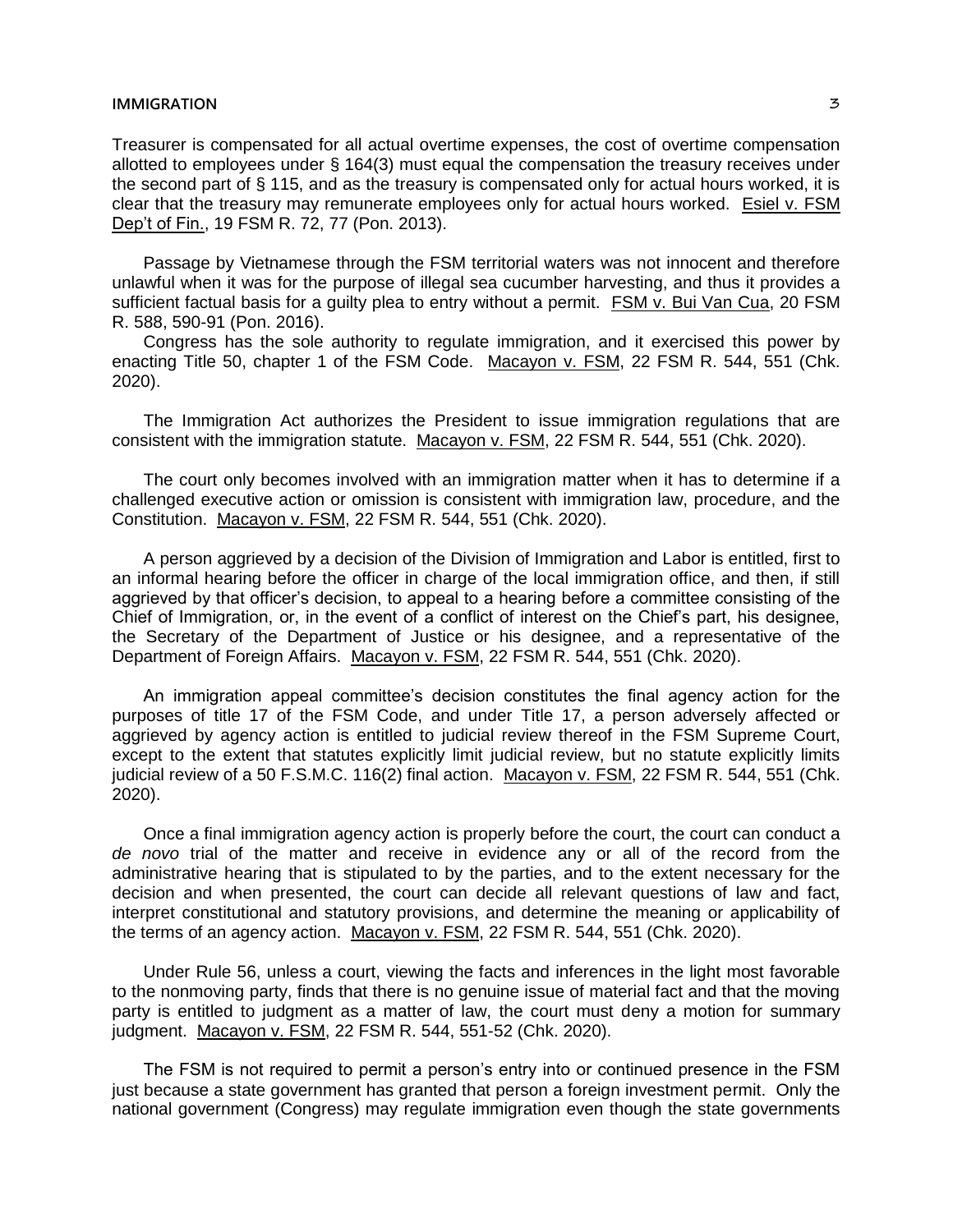## **IMMIGRATION** 4

retain some authority to regulate the business or employment of non-FSM citizens within their state, but, when deciding whether to permit or deny someone's entry or continued presence in the FSM, the FSM must take into consideration that that person has a state-issued foreign investment permit. Macayon v. FSM, 22 FSM R. 544, 552 (Chk. 2020).

An immigration appeal committee's decision cannot merely list the mitigating factors that were put before it, but must give some explanation of how those factors affected, or did not affect, its decision or how its reason outweighed or overcame all of the mitigating factors. Macayon v. FSM, 22 FSM R. 544, 552-53 (Chk. 2020).

The statute that authorizes the President to delegate his authority to issue entry permits and to permit entry into the FSM of persons, vessels, and aircraft under the provisions of this chapter and regulations promulgated thereto also authorizes the President to delegate his authority to deny issuance of an entry permit and his authority to deny entry of persons, vessels, and aircraft into the FSM because if an official has the delegated authority to issue an entry permit, then that official must also have the authority not to issue the entry permit – that is, to deny an entry permit application or renewal. Macayon v. FSM, 22 FSM R. 544, 553 (Chk. 2020).